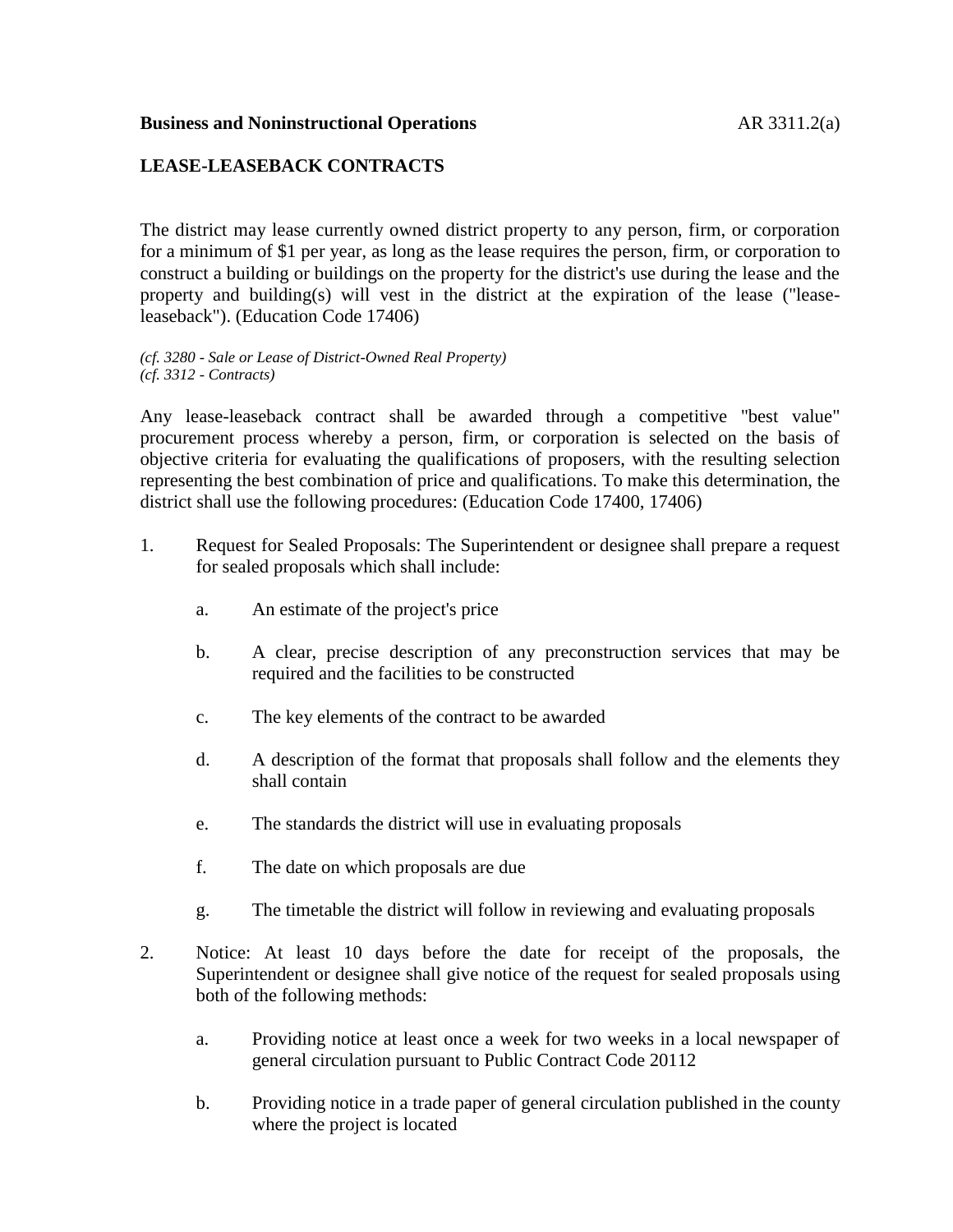## **LEASE-LEASEBACK CONTRACTS** (continued)

The Superintendent or designee also may post the notice on the district's web site or through an electronic portal.

3. Prequalification: A proposer shall be prequalified in accordance with Public Contract Code 20111.6(b)-(m) in order to submit a proposal. Any electrical, mechanical, and plumbing subcontractors shall be subject to the same prequalification requirements.

## *(cf. 3311 - Bids)*

4. Evaluation Criteria: The request for sealed proposals shall identify all criteria that the district will consider in evaluating the proposals and qualifications of the proposers, including relevant experience, safety record, price proposal, and other factors specified by the district. The price proposal shall include, at the district's discretion, either a lump-sum price for the contract to be awarded or the proposer's proposed fee to perform the services requested, including the proposer's proposed fee to perform preconstruction services or any other work related to the facilities to be constructed, as requested by the district.

The request for sealed proposals shall specify whether each criterion will be evaluated on a pass-fail basis or will be scored as part of the "best value" score, and whether proposers must achieve any minimum qualification score for award of the contract. For each scored criterion, the district shall identify the methodology and rating or weighting system that will be used by the district in evaluating the criterion, including the weight assigned to the criterion and any minimum acceptable score.

- 5. Evaluation of Proposals: All proposals received shall be reviewed to determine whether they meet the format requirements and the standards specified in the request for sealed proposals. The district shall evaluate the qualifications of the proposers based solely upon the criteria and evaluation methodology set forth in the request for sealed proposals, and shall assign a best value score to each proposal. Once the evaluation is complete, all responsive proposals shall be ranked from the highest best value to the lowest best value to the district.
- 6. Award of Contract: The award of the contract shall be made by the Governing Board to the responsive proposer whose proposal is determined, in writing by the Board, to be the best value to the district.

If the selected proposer refuses or fails to execute the tendered contract, the Board may award the contract to the proposer with the second highest best value score, if deemed in the best interest of the district. If that proposer then refuses or fails to execute the tendered contract, the Board may award the contract to the proposer with the third highest best value score.